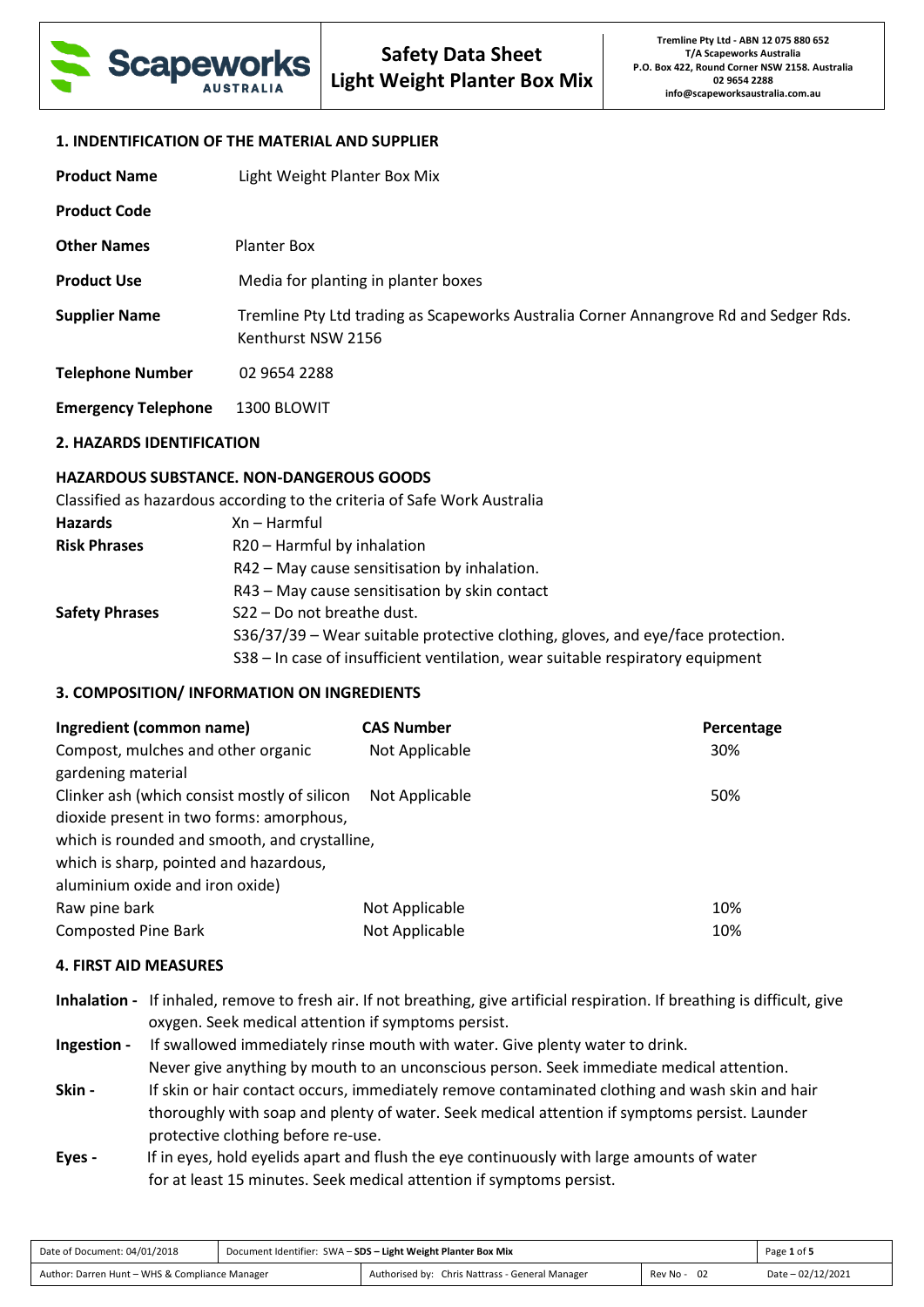

# **5. FIRE FIGHTING MEASURES**

For major fires call the Fire Brigade. Ensure that an escape path is available from any fire.

| <b>Suitable Extinguishing</b>            | <b>Water Spray</b>                                                                                                                                                                                                                                                                                                                                                                                                                                                                                                                                    |  |  |
|------------------------------------------|-------------------------------------------------------------------------------------------------------------------------------------------------------------------------------------------------------------------------------------------------------------------------------------------------------------------------------------------------------------------------------------------------------------------------------------------------------------------------------------------------------------------------------------------------------|--|--|
| <b>Media Hazardous Combustion</b>        | No information available Products Fire Fighting Equipment Wear Safe Work                                                                                                                                                                                                                                                                                                                                                                                                                                                                              |  |  |
|                                          | Australia approved self-contained breathing apparatus and full protective clothing.                                                                                                                                                                                                                                                                                                                                                                                                                                                                   |  |  |
| <b>Unusual Fire or</b>                   | Non-Combustible Material                                                                                                                                                                                                                                                                                                                                                                                                                                                                                                                              |  |  |
| <b>Explosion Hazards</b>                 |                                                                                                                                                                                                                                                                                                                                                                                                                                                                                                                                                       |  |  |
| <b>Hazchem Code</b>                      | Not Allocated                                                                                                                                                                                                                                                                                                                                                                                                                                                                                                                                         |  |  |
| <b>6. ACCIDENTAL RELEASE MEASURES</b>    |                                                                                                                                                                                                                                                                                                                                                                                                                                                                                                                                                       |  |  |
| <b>Spills</b>                            | In the event of a major spill, prevent spillage from entering drains or water<br>courses. Wear full protective clothing including eye/face protection, P1 or P2<br>particulate respirator (dust mask) and impervious elbow-length gloves. Evacuate<br>general area and deny access to unnecessary and unprotected personnel.<br>Spilled area should be wet down with water to reduce dust generation before<br>clean-up. If unable to reuse or recycle, dispose of waste materials according to<br>applicable local and state government regulations. |  |  |
| 7. HANDLING AND STORAGE                  |                                                                                                                                                                                                                                                                                                                                                                                                                                                                                                                                                       |  |  |
| <b>Handling</b>                          | Use of safe work practices are recommended to avoid eye or skin contact and<br>inhalation. Observe good personal hygiene, including washing hands before eating.<br>Provide adequate ventilation. Avoid inhaling dust which can be generated during<br>processing, handling, and storage. Use a P1 or P2 particulate respirator (dust mask).                                                                                                                                                                                                          |  |  |
| <b>Storage</b>                           | Store in a cool, dry area. Avoid generating and inhaling dust.                                                                                                                                                                                                                                                                                                                                                                                                                                                                                        |  |  |
| 8. EXPOSURE CONTROL/ PERSONAL PROTECTION |                                                                                                                                                                                                                                                                                                                                                                                                                                                                                                                                                       |  |  |
| <b>Exposure Standards</b>                | <b>Aluminium oxide:</b>                                                                                                                                                                                                                                                                                                                                                                                                                                                                                                                               |  |  |
| (Safe Work Australia)                    | TWA: - ppm / 10 mg/m3                                                                                                                                                                                                                                                                                                                                                                                                                                                                                                                                 |  |  |
|                                          | STEL: - $ppm$ / - $mg/m3$                                                                                                                                                                                                                                                                                                                                                                                                                                                                                                                             |  |  |
|                                          | Fumed silica (respirable dust):                                                                                                                                                                                                                                                                                                                                                                                                                                                                                                                       |  |  |
|                                          | TWA: - $ppm / 2 mg/m3$                                                                                                                                                                                                                                                                                                                                                                                                                                                                                                                                |  |  |
|                                          | STEL: - $ppm / - mg/m3$                                                                                                                                                                                                                                                                                                                                                                                                                                                                                                                               |  |  |
|                                          | Quartz (crystalline silica):                                                                                                                                                                                                                                                                                                                                                                                                                                                                                                                          |  |  |
|                                          | TWA: - ppm / 0.1mg/m3                                                                                                                                                                                                                                                                                                                                                                                                                                                                                                                                 |  |  |
|                                          | STEL: - ppm $/$ - mg/m3                                                                                                                                                                                                                                                                                                                                                                                                                                                                                                                               |  |  |
|                                          | <b>Titanium dioxide:</b>                                                                                                                                                                                                                                                                                                                                                                                                                                                                                                                              |  |  |
|                                          | TWA: - ppm / 10 mg/m3                                                                                                                                                                                                                                                                                                                                                                                                                                                                                                                                 |  |  |
|                                          | STEL: - $ppm$ / - $mg/m3$                                                                                                                                                                                                                                                                                                                                                                                                                                                                                                                             |  |  |
|                                          | Nickel (metal):                                                                                                                                                                                                                                                                                                                                                                                                                                                                                                                                       |  |  |
|                                          | TWA: - $ppm / 1mg/m3$                                                                                                                                                                                                                                                                                                                                                                                                                                                                                                                                 |  |  |
|                                          | STEL: - ppm $/$ - mg/m3                                                                                                                                                                                                                                                                                                                                                                                                                                                                                                                               |  |  |
|                                          | Nickel (soluble compounds as Ni)                                                                                                                                                                                                                                                                                                                                                                                                                                                                                                                      |  |  |
|                                          | TWA: - ppm / 0.1 mg/m3                                                                                                                                                                                                                                                                                                                                                                                                                                                                                                                                |  |  |
|                                          | STEL: - ppm $/$ - mg/m3                                                                                                                                                                                                                                                                                                                                                                                                                                                                                                                               |  |  |
| <b>Engineering Controls</b>              | Local exhaust ventilation is recommended                                                                                                                                                                                                                                                                                                                                                                                                                                                                                                              |  |  |
|                                          |                                                                                                                                                                                                                                                                                                                                                                                                                                                                                                                                                       |  |  |

| Date of Document: 04/01/2018                   | Document Identifier: SWA - SDS - Light Weight Planter Box Mix |                                                 |                  | Page 2 of 5        |
|------------------------------------------------|---------------------------------------------------------------|-------------------------------------------------|------------------|--------------------|
| Author: Darren Hunt - WHS & Compliance Manager |                                                               | Authorised by: Chris Nattrass - General Manager | - 02<br>Rev No - | Date $-02/12/2021$ |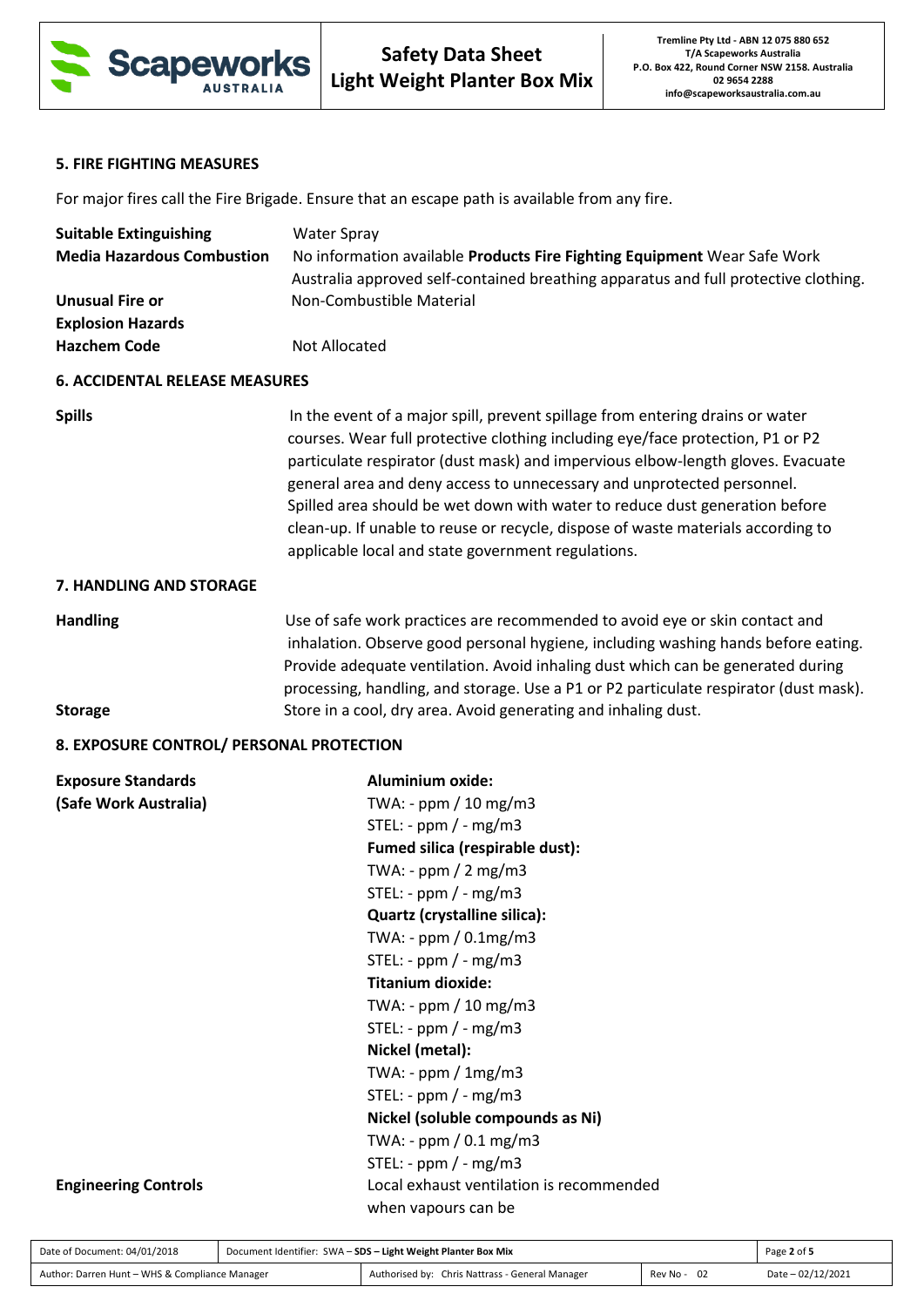

| <b>Respiratory Protection</b><br><b>Eye Protection</b> | released in excess of established airborne<br>exposure limits.<br>If exposed to dust wear a Safe Work<br>Australia approved P1 or P2 particulate<br>respirator (dust mask). See Australian<br>Standards AS/NZS 1715 and 1716 for<br>more information.<br>Non-fogging dust resistant goggles or<br>safety glasses. See Australian Standards<br>AS 1336 and AS/NZS 1337 for more                  |
|--------------------------------------------------------|-------------------------------------------------------------------------------------------------------------------------------------------------------------------------------------------------------------------------------------------------------------------------------------------------------------------------------------------------------------------------------------------------|
| <b>Skin Protection</b>                                 | information.<br>Wear standard duty gloves, loose,<br>comfortable protective clothing and<br>boots. See Australian Standards AS 2161<br>and 2919 and AS/NZS 2210 for more<br>information.                                                                                                                                                                                                        |
| <b>Hygienic Practices</b>                              | Food, beverages and tobacco products<br>should not be stored or<br>consumed where this material is in use.<br>Always wash hands before smoking,<br>eating, drinking or using the toilet. Wash<br>contaminated clothing and other<br>protective equipment before storage or<br>re-use.<br>Provide eyewash fountains and safety<br>showers in close proximity to points of<br>potential exposure. |
| 9. PHYSICAL AND CHEMICAL PROPERTIES                    |                                                                                                                                                                                                                                                                                                                                                                                                 |
| Appearance                                             | Brown to grey blend of natural<br>organic and mineral substances                                                                                                                                                                                                                                                                                                                                |
| Odour                                                  | Non specific earthy odour                                                                                                                                                                                                                                                                                                                                                                       |
| <b>Solubility in Water</b>                             | Insoluble                                                                                                                                                                                                                                                                                                                                                                                       |
| pH                                                     | No information available                                                                                                                                                                                                                                                                                                                                                                        |
| <b>Boiling Point</b>                                   | Not applicable                                                                                                                                                                                                                                                                                                                                                                                  |
| <b>Melting Point</b>                                   | Not applicable                                                                                                                                                                                                                                                                                                                                                                                  |
| <b>Vapour Pressure</b>                                 | Not applicable                                                                                                                                                                                                                                                                                                                                                                                  |
| <b>Specific Gravity (H2O=1)</b>                        | No information available                                                                                                                                                                                                                                                                                                                                                                        |
| <b>Evaporation Rate (H2O=1)</b>                        | Not applicable                                                                                                                                                                                                                                                                                                                                                                                  |

**Flammable Limit – Lower Not applicable Flammable Limit – Upper Mot applicable** Auto-ignition Temperature **Not applicable 10. STABILITY AND REACTIVITY** 

| <b>Chemical Stability</b>      | Stable.                  |
|--------------------------------|--------------------------|
| <b>Incompatible Materials</b>  | No information available |
| <b>Hazardous Decomposition</b> | No information available |
| <b>Products</b>                |                          |

**Flash Point (Closed Cup)** Not applicable

| Date of Document: 04/01/2018                   | Document Identifier: SWA - SDS - Light Weight Planter Box Mix |                                                 | Page 3 of 5      |                   |
|------------------------------------------------|---------------------------------------------------------------|-------------------------------------------------|------------------|-------------------|
| Author: Darren Hunt - WHS & Compliance Manager |                                                               | Authorised by: Chris Nattrass - General Manager | - 02<br>Rev No - | Date - 02/12/2021 |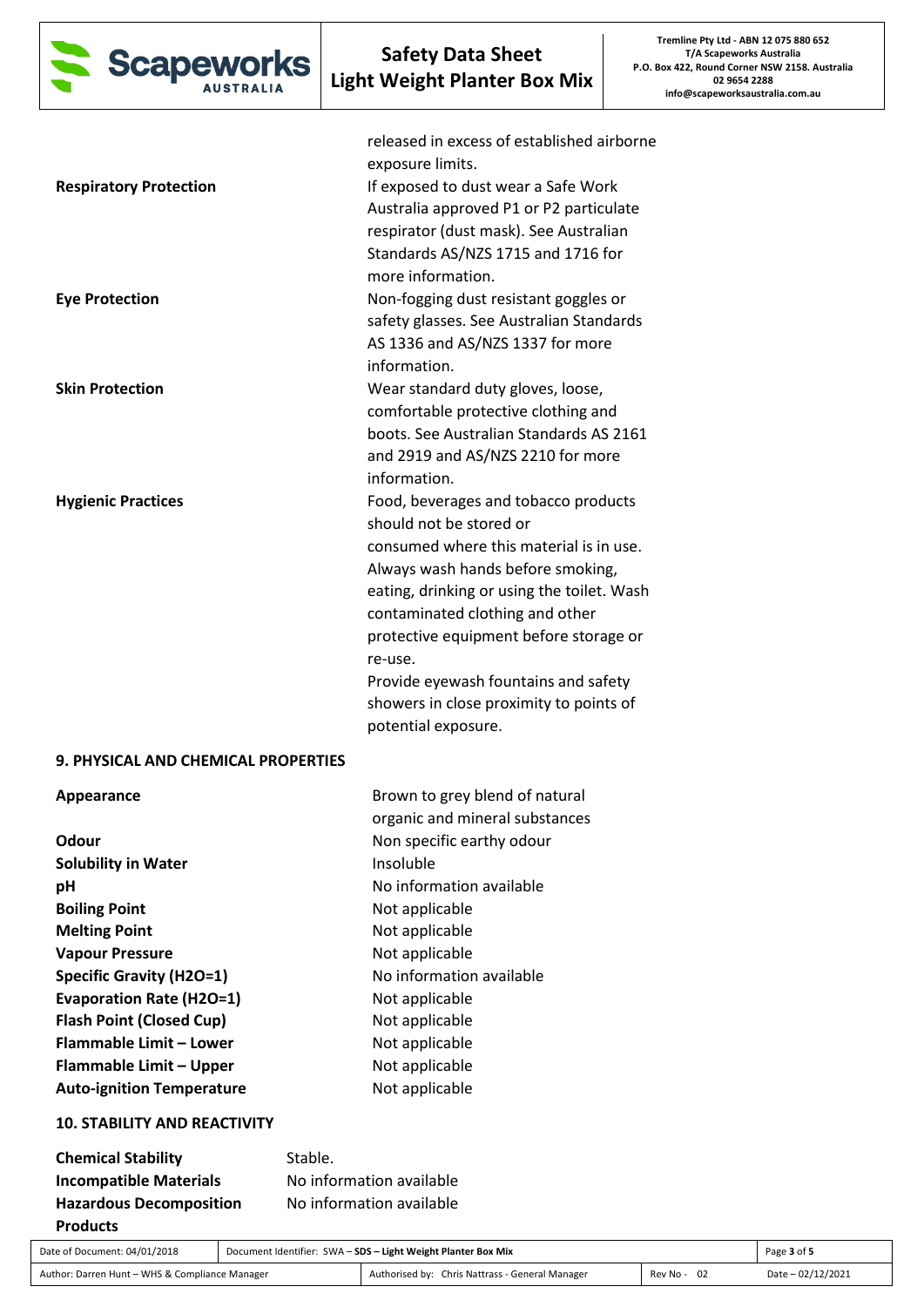

Hazardous Polymerization Will not occur. **Conditions to Avoid** No information ava

# **11. TOXICOLOGY INFORMATION**

| <b>Clinker</b>                                       | <b>Clinker ash contains crystalline silica. Inhaling dust generated during handling may</b><br>cause scarring of the lung (silicosis), lung cancer and chronic bronchitis. It also<br>may increase the risk of scleroderma (thickening of the connective tissue) and<br>kidney disease (increased prevalence of renal abnormalities and end stage - renal<br>disease - glomerulonephritis).<br>Clinker ash also contains environmental toxins in significant amounts, including<br>arsenic (43.4 ppm); barium (806 ppm); beryllium (5 ppm); boron (311 ppm);<br>cadmium(3.4 ppm); chromium (136 ppm); chromium VI (90 ppm); cobalt (35.9<br>ppm); copper (112 ppm); fluorine (29 ppm); lead (56 ppm); manganese (250 ppm);<br>nickel (77.6 ppm); selenium (7.7 ppm); strontium (775 ppm); thallium (9 ppm);<br>vanadium (252 ppm); and zinc (178 ppm).<br><b>Compost (mulch)</b> is made from organic materials, including composted pine bark,<br>and contains living micro-organisms, including bacteria, fungi, and protozoa. May<br>also contain mineral and fertiliser additives. Inhalation of dust and/or liquid mists<br>may irritate, inflame or sensitise the nose, throat and lungs resulting in illnesses<br>ranging from hay fever or asthma to pneumonia (eg Legionnaire's disease) I or<br>pneumonia-like illnesses. Direct contact with this material or its<br>dust and/or liquid mists (bio-aerosols) may cause skin irritation |
|------------------------------------------------------|---------------------------------------------------------------------------------------------------------------------------------------------------------------------------------------------------------------------------------------------------------------------------------------------------------------------------------------------------------------------------------------------------------------------------------------------------------------------------------------------------------------------------------------------------------------------------------------------------------------------------------------------------------------------------------------------------------------------------------------------------------------------------------------------------------------------------------------------------------------------------------------------------------------------------------------------------------------------------------------------------------------------------------------------------------------------------------------------------------------------------------------------------------------------------------------------------------------------------------------------------------------------------------------------------------------------------------------------------------------------------------------------------------------------------------------------------|
| <b>Routes of Exposure</b>                            | (dermatitis), and skin or eye infection or irritation.<br>Inhalation, ingestion, eye and skin                                                                                                                                                                                                                                                                                                                                                                                                                                                                                                                                                                                                                                                                                                                                                                                                                                                                                                                                                                                                                                                                                                                                                                                                                                                                                                                                                     |
| <b>Acute Health Effects</b>                          | abdominal discomfort and increase the risk of gastro-intestinal<br>Inhalation:<br>infections.<br>Ingestion:<br>May cause irritation resulting in redness and watering or even eye<br>infection.                                                                                                                                                                                                                                                                                                                                                                                                                                                                                                                                                                                                                                                                                                                                                                                                                                                                                                                                                                                                                                                                                                                                                                                                                                                   |
| <b>Chronic Health Effects</b>                        | Repeated inhalation of dust (bio-aerosols) from these products may result in<br>respiratory irritation, inflammation or sensitisation resulting in illnesses ranging<br>from hay fever and asthma to pneumonia (eg Legionnaire's disease) and<br>pneumonia-like illnesses.<br>It may also cause scarring of the lung (silicosis), lung cancer, chronic bronchitis<br>and increase the risk of scleroderma (thickening of the connective tissue) and<br>kidney disease.<br>All people working with these and other landscaping and horticultural products<br>should ensure that they are adequately protected from tetanus.                                                                                                                                                                                                                                                                                                                                                                                                                                                                                                                                                                                                                                                                                                                                                                                                                        |
| <b>Existing Conditions Aggravated</b><br>by Exposure | Pre-existing respiratory diseases.                                                                                                                                                                                                                                                                                                                                                                                                                                                                                                                                                                                                                                                                                                                                                                                                                                                                                                                                                                                                                                                                                                                                                                                                                                                                                                                                                                                                                |
| Carcinogenicity                                      | The International Agency for Research on Cancer (IARC) has classified crystalline<br>silica as a Type 1 carcinogen - Carcinogenic to humans, based on sufficient<br>evidence in humans and animals.                                                                                                                                                                                                                                                                                                                                                                                                                                                                                                                                                                                                                                                                                                                                                                                                                                                                                                                                                                                                                                                                                                                                                                                                                                               |
| <b>12. ECOLOGICAL INFORMATION</b>                    |                                                                                                                                                                                                                                                                                                                                                                                                                                                                                                                                                                                                                                                                                                                                                                                                                                                                                                                                                                                                                                                                                                                                                                                                                                                                                                                                                                                                                                                   |
| <b>Ecotoxicity</b>                                   | No information available.                                                                                                                                                                                                                                                                                                                                                                                                                                                                                                                                                                                                                                                                                                                                                                                                                                                                                                                                                                                                                                                                                                                                                                                                                                                                                                                                                                                                                         |

**Mobility Mobility No information available.** 

| Date of Document: 04/01/2018                   | Document Identifier: SWA - SDS - Light Weight Planter Box Mix |                                                 |             | Page 4 of 5        |
|------------------------------------------------|---------------------------------------------------------------|-------------------------------------------------|-------------|--------------------|
| Author: Darren Hunt - WHS & Compliance Manager |                                                               | Authorised by: Chris Nattrass - General Manager | Rev No - 02 | Date $-02/12/2021$ |